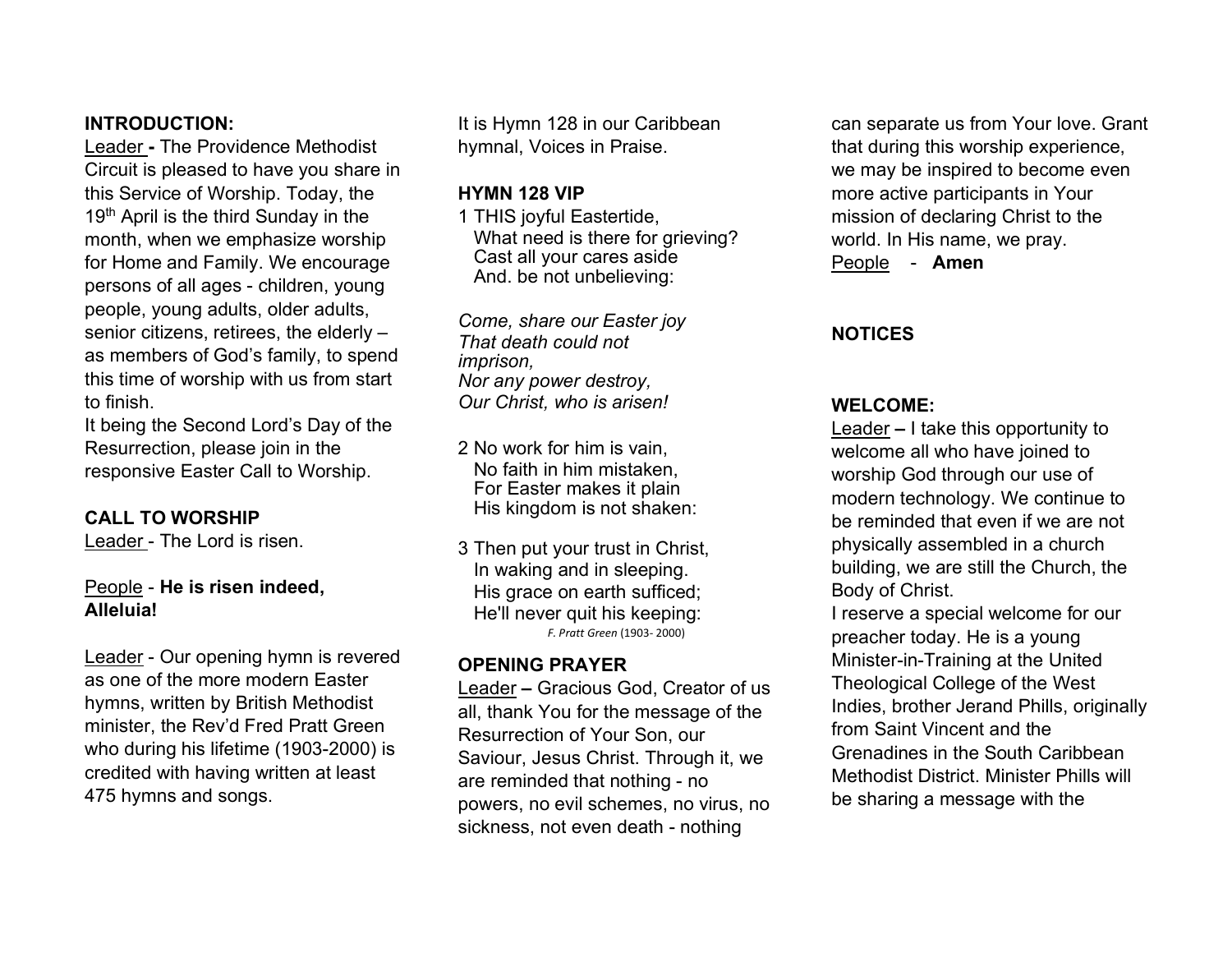children as well as preaching the sermon.

**CHILDREN'S TIME –** MIT Jerand Phills

## **PRAISE TIME**

## **MINISTRY OF THE WORD**

**THE COLLECT FOR THE SECOND LORD'S DAY OF THE RESURRECTION - Risen Christ, for whom no door is locked, no entrance barred: open the doors of our hearts, that we may seek the good of others and walk the joyful road of sacrifice and peace, to the praise of God the Father. Amen!**

## **FIRST SCRIPTURE READING**,

Acts 2: 14a, 22 - 32 Reader - *Sis. Gertrude Thomas, local preacher, Constitution Hill congregation*

## **SECOND SCRIPTURE READING**

1 Peter 1: 3 – 9 Reader - *Sis. Cesna McCain, local preacher, Providence Congregation*

## **THE GOSPEL READING**

John 20: 19 – 31 Reader - *Sis. Lilieth Deacon, local preacher in the Providence Circuit*

## **HYMN 118a VIP**

1 GOD sent his son, they called him, Jesus;

 He came to love, heal and forgive; He lived and died to buy my pardon, An empty grave is there to prove my Saviour lives.

 *Because he lives, I can face tomorrow, Because he lives, all fear is gone; Because I know he holds the future, And life is worth the living, Just because he lives.*

- 2 How sweet to hold a newborn baby, And feel the pride and joy he gives; But greater still the calm assurance, This child can face uncertain days because he lives.
- 3 And then one day, I'll cross the river; I'll fight life's final war with pain;

 And then, as death gives way to victory,

 I'll see the lights of glory and I'll know he reigns.

SERMON – *Bro. Jerand Phills, Minister-In-Training at the UTCWI*

## **PRAYERS OF INTERCESSION**

*led by Sis. Audrey Rodney-Robinson, local preacher in the Providence Circuit*

AFTER THE WORDS "LORD HEAR US", YOUR RESPONSE WILL BE **"LORD GRACIOUSLY HEAR US"**

LORD HEAR US:

LOVING FATHER, WE BRING BEFORE YOU THE WORLD HEALTH ORGANIZATION, THE CENTRE FOR DISEASE CONTROL AND ALL SUCH ORGANIZATIONS AND AGENCIES WHO ARE CONCERNED WITH THE SHAPING OF GLOBAL HEALTH POLICY , IMPLEMENTATION AND EVALUATION OF HEALTH PROGRAMS IN THE NATIONS OF THE WORLD AND ASK FOR YOUR CONTINUED GUIDANCE FOR THE WORK THAT THEY DO. WE PRAY FOR THEIR STEADFASTNESS IN DUTY, NOTWITHSTANDING THE MANY CHALLENGES BEING EXPERIENCED AT THIS TIME.

LORD HEAR US:

### **"LORD GRACIOUSLY HEAR US"**

GRACIOUS GOD WE BRING BEFORE YOU HEALTH WORKERS THROUGH OUT THE WORLD, DOCTORS, NURSES, AIDES,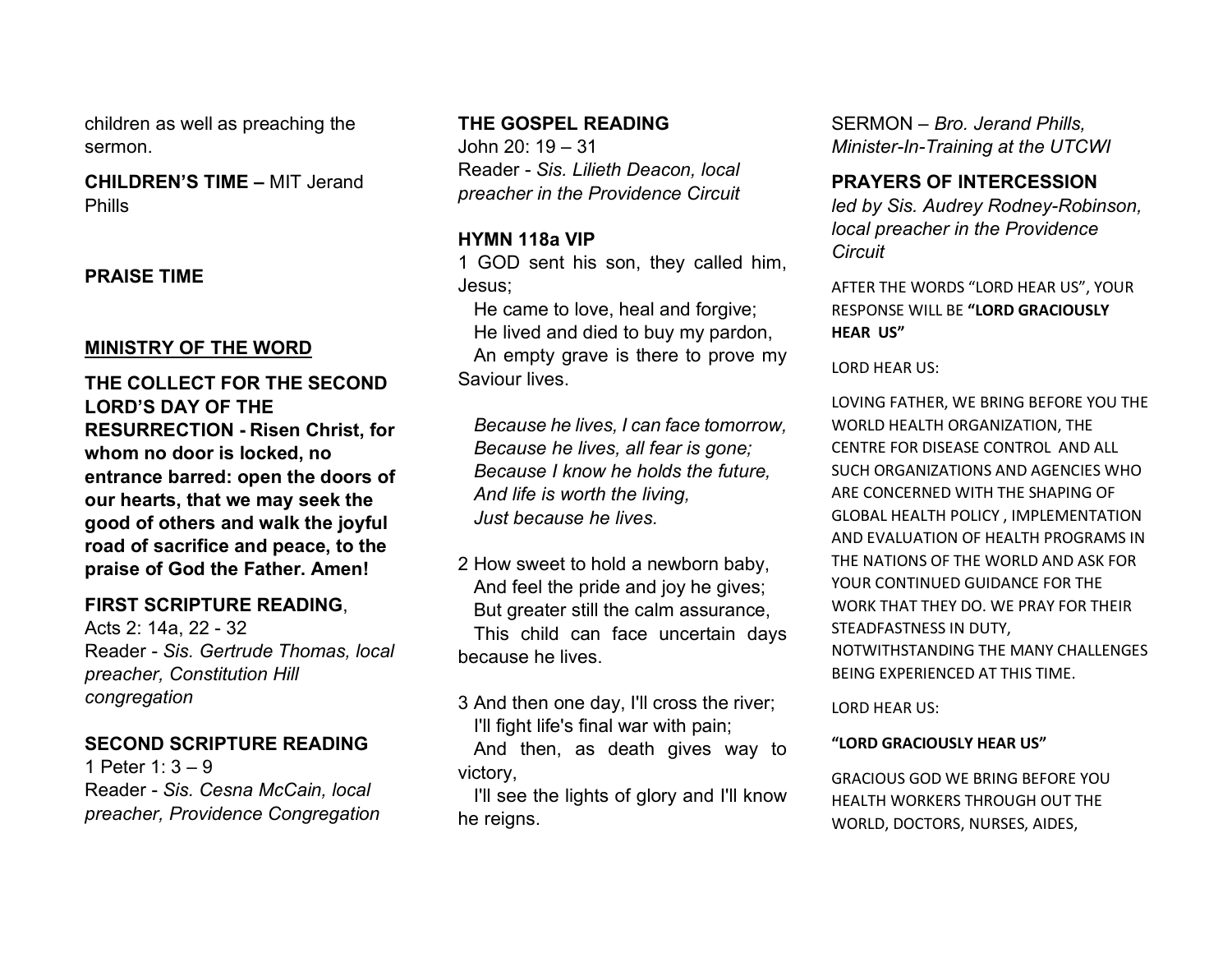COMMUNITY CARE WORKERS, ANCILLIARY PERSONNEL, VOLUNTEERS AND ALL INSTITUTIONS FACILITATING CARE. THEIR WORKLOAD HAS INCREASED SIGINFICANTLY AND THE CIRCUMSTANCES OF WORK ARE AS DIFFICULT AS THEY ARE TRYING. WE PRAY THAT THEY WILL NOT GROW WEARY TO THE POINT OF WANTING TO GIVE UP; BUT TO REMAIN CALM, PATIENT AND STEADFAST AS THEY CONTINUE TO USE THEIR GIFTS AND SKILLS IN YOUR HEALING MINISTRY.

LORD HEAR US:

### **"LORD GRACIOUSLY HEAR US"**

HEAVENLY GOD WE PRAY FOR OUR CHURCH AS WE CONTINUE TO FELLOWSHIP REMOTELY. WE ASK FOR GUIDANCE OF OUR HEARTS SO THAT WE EMBRACE THE CONCERNS OF EACH OTHER. WE LIFT UP BEFORE YOU, THE CONNEXIONAL BISHOP, OUR DISTRICT BISHOP, ALL OUR PRESBYTERS, PREACHERS, TEACHERS, CLASS LEADERS, OFFICERS AND OUR MEMBERSHIP GENERALLY. WE PRAY TO REMAIN FAITHFUL IN SPREADING SCRIPTUAL HOLINESS.

WE PRAY FOR MEMBERS WHO HAVE LOST LOVED ONES THAT THEY WILL BE STRENGTHENED AND COMFORTED BY OUR PRAYERS.

WE PRAY FOR OUR SICK AND SHUT IN WHO MAY EXPERIENCE ANXIETY AND FEAR, MAY WE REACH OUT TO THOSE WHOSE NEEDS ARE GREATER THAN OURS.

LORD HEAR US

#### **"LORD GRACIOUSLY HEAR US**"

GRACIOUS GOD WE BRING BEFORE YOU OUR COUNTRY AND ITS LEADERS AND PRAY THAT THEY WILL CONTINUE TO BE GUIDED BY THE POWER OF THE HOLY SPIRIT IN MAKING THE RIGHT DECISIONS AND THAT THOSE DECISIONS WILL NOT SEEM OVERWHELMING FOR THE CITIZENS, BUT THAT THEY WILL REFLECT JUSTICE AND RIGHTEOUSNESS.

WE PRAY FOR THE PRIME MINISTER, LEADER OF THE OPP; GG; MEMBERS OF PARLIAMENT, THE JUDICIARY, SECURITY FORCES AND THE BUSINESS COMMUNITY.

### LORD HEAR US

### **"LORD GRACIOUSLY HEAR US"**

HEALING GOD; WE PRAY FOR ALL PEOPLE ACROSS THE WORLD WHO ARE STRICKEN BY THIS VIRUS, FEELING HELPLESS AND FOR ALL FAMILIES WHOSE DAYS BEGIN WITH ANXIETY AND FEAR AND HOPELESSNESS. WE PRAY FOR YOUR HEALING TOUCH, FOR THE CALM OF OUR FEAR AND FOR US TO REMAIN STRONG IN FAITH.

**WE MAKE ALL THESE OUR PRAYERS IN THE PRECIOUS NAME OF OUR LORD JESUS CHRIST. AMEN.**

#### **THE LORD'S PRAYER**

### **THE LORD'S PRAYER**

### **HYMN 123 VIP**

1 I SERVE a risen Saviour, he's in the world today;

 I know that he is living, whatever men may say;

 I see his hand of mercy, I hear his voice of cheer,

 And just the time I need him he's always near.

*He lives, he lives, Christ Jesus lives today!*

*He walks with me and talks with me along life's narrow way.*

*He lives, he lives, salvation to impart! You ask me how I know he lives? He lives within my heart.*

2 In all the world around me I see his loving care,

 And though my heart grows weary I never will despair;

 I know that he is leading thru all the stormy blast,